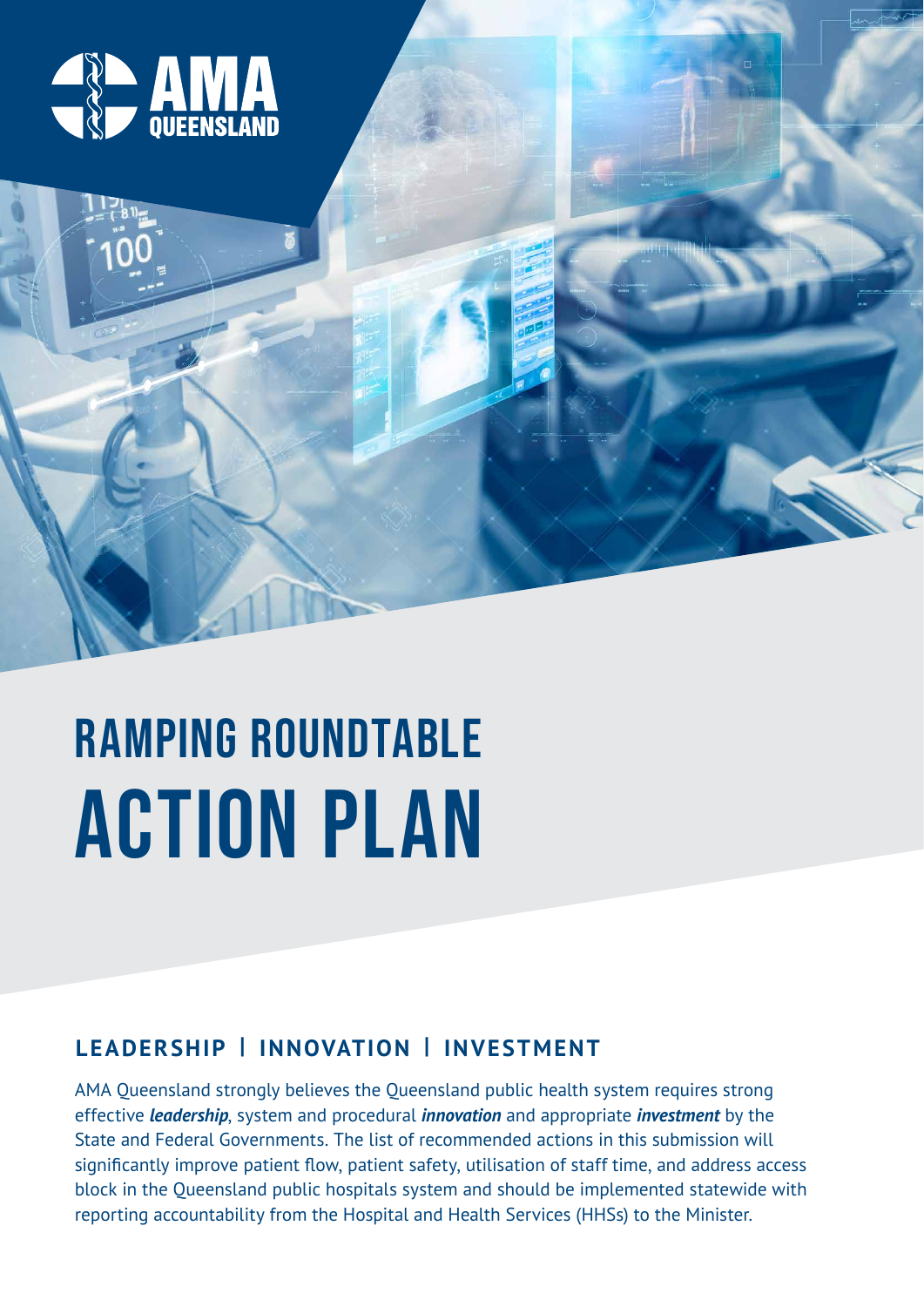## **ACTION PLAN** RAMPING ROUNDTABLE

### ACTION 1 *The government must commit to ongoing investment in more beds\**



- i. **Current deficit now is estimated to be at least 1,500 beds and these can be acquired by:** 
	- Additional 815 new beds needed across the state (>\$1.2 billion)
	- ▶ Free up the 685 beds which are currently being used by NDIS recipients and those waiting for an aged care place
- ii. **Increase support for ambulatory care Short-term Statewide**
- **iii. Match bed numbers to presentations** and complexity into the future **and the set of the set of the set of the future** *Match bed numbers to presentations* and complexity into the future
- iv. **Increase number of mental health patient beds at least to national average**

\*A bed is defined as an open staffed bed available for an unplanned admission

but maintain as ongoing directive

**URGENCY** 

**Short-term – Statewide** but maintain as ongoing directive

but maintain as ongoing directive

**Short-term – Statewide** but maintain as ongoing directive

## ACTION 2 *fully operational acute hospitals that function The government must ensure HHSs provide seven days a week with extended hours*



**services safely** 

### **URGENCY**

**Medium-term – All large hospitals** plus where there are bed pressures

ii. **Allow discharge to occur seven days a week – patients should be discharged when they are clinically ready** 

i. **Employ and train enough staff (including doctors, nurses and allied health) to fill the necessary shifts across acute health services and sub-acute** 

**Medium-term – All large hospitals** plus where there are bed pressures

**AMA QUEENSLAND** RAMPING ROUNDTABLE ACTION PLAN **2**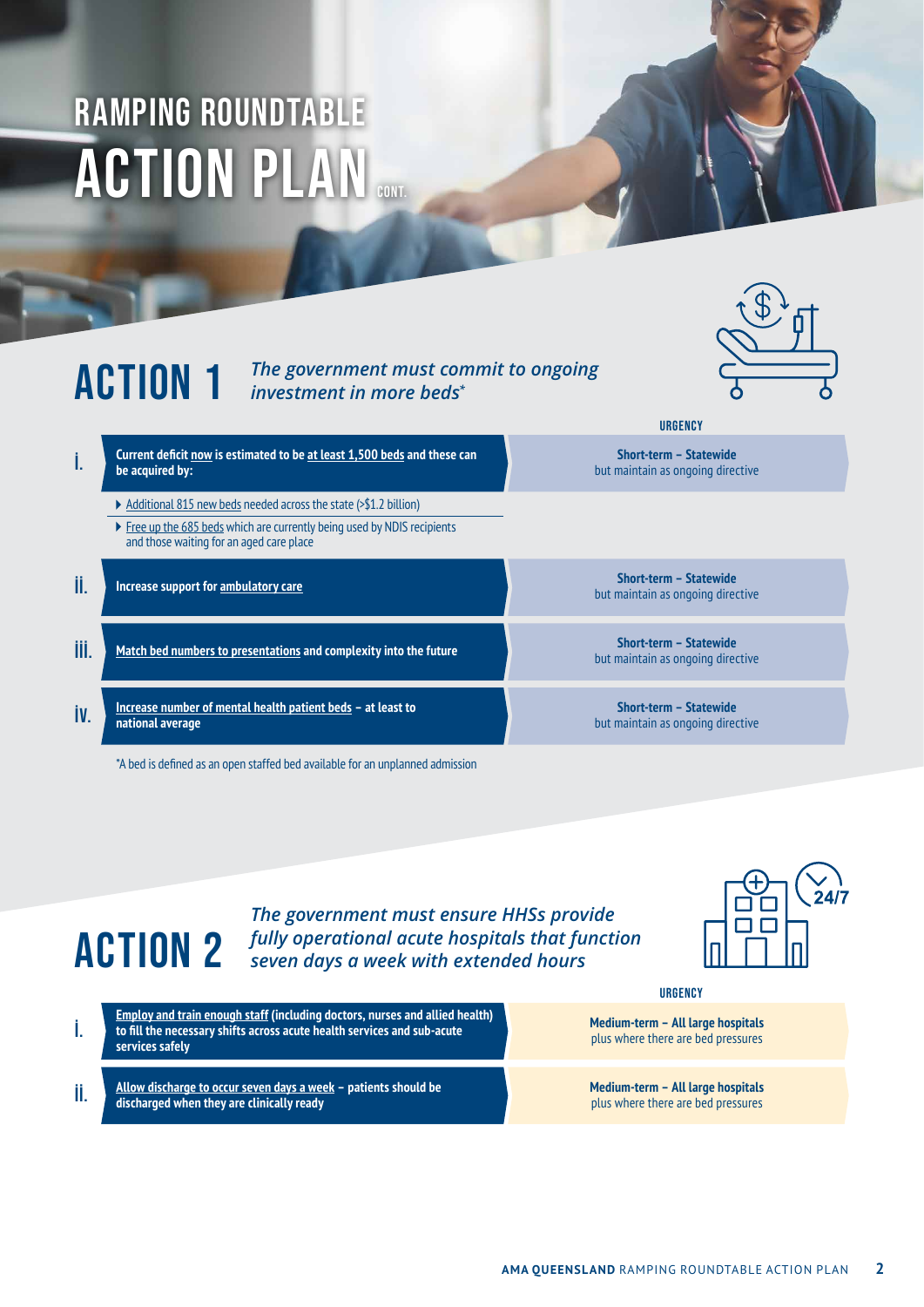## **ACTION PLAN** RAMPING ROUNDTABLE

### **ACTION 3** *The government must ensure that HHSs run hospitals at <90% occupancy run hospitals at <90% occupancy*

**URGENCY** i. **Identify how many funded beds each hospital needs from the data that exists to determine how many beds they would need to meet this <90% occupancy figure Long-term – Statewide** ii. **Introduce twice daily ward reviews with criteria-led discharge – track time from decision to discharge Short-term – Statewide**  but maintain as ongoing directive **III.** Invest in outreach and post-discharge community services **necessary for safe discharge Short-term – Statewide**  but maintain as ongoing directive

## *The government must direct HHSs to conduct a detailed analysis of patient flow within the hospital and report against those*



<90%

|      |                                                                                                                                                                            | <b>URGENCY</b>                                                 |
|------|----------------------------------------------------------------------------------------------------------------------------------------------------------------------------|----------------------------------------------------------------|
| İ.   | Daily reporting of bed availability - Inpatient bed management<br>measured in minutes and seconds (not hours or days)                                                      | Short-term - Statewide<br>but maintain as an ongoing directive |
| ii.  | Link hospital resources to patient flows/bed activity e.g. properly<br>resource emergency surgery on the volumes presenting                                                | Short-term - Statewide<br>but maintain as an ongoing directive |
| iii. | <b>Identify local barriers to patient flow e.g. access to imaging, access to</b><br>pathology, use of interim orders, use of Hospital in the Home                          | Short-term - Statewide<br>but maintain as an ongoing directive |
| İV.  | Enhance communication between teams that leads to actions<br>(discharges, referral to rapid access clinic) rather than overnight<br>stay in a ward or emergency department | Short-term - Statewide<br>but maintain as an ongoing directive |
| V.   | Need real-time bed availability data for clinicians on the floor                                                                                                           | Short-term - Statewide<br>but maintain as an ongoing directive |
| Vİ.  | Establish innovative models of care to avoid mental health patients<br>from experiencing long stays in EDs                                                                 | Short-term - Statewide<br>but maintain as an ongoing directive |

ACTION 4